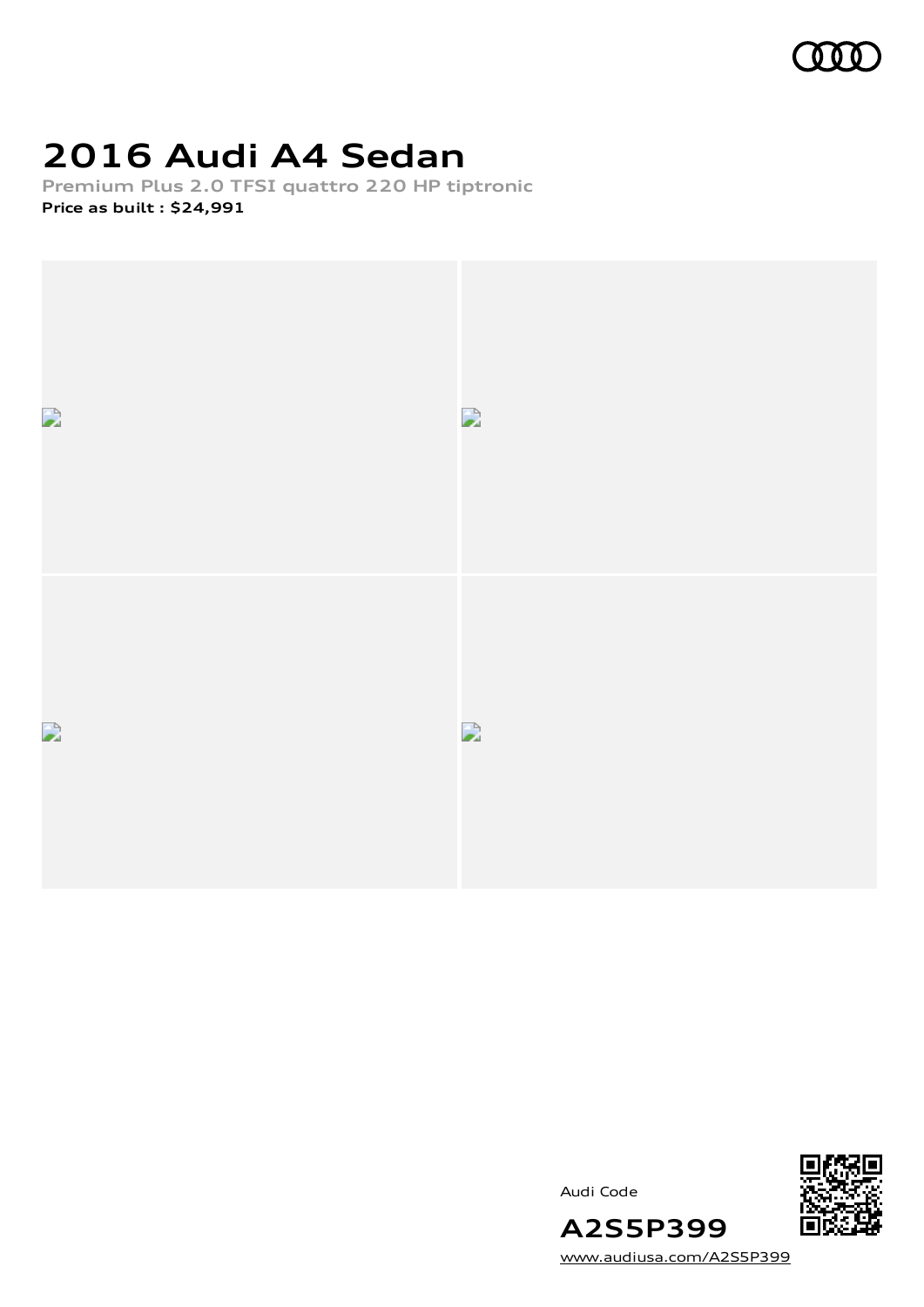## **Summary**

### **Audi 2016 Audi A4 Sedan**

Premium Plus 2.0 TFSI quattro 220 HP tiptronic

**Price as buil[t](#page-10-0)** \$24,991

#### **Exterior colour**

Tornado Gray metallic

### $\overline{\phantom{a}}$

#### **Further Information**

|                 | N٥           |
|-----------------|--------------|
| Mileage         | 42,546 miles |
| Type of vehicle | Used car     |

**Warranty**

#### **Interior colour**

#### **Technical Specifications**

| Engine type                  | Four-cylinder                                 |
|------------------------------|-----------------------------------------------|
| stroke                       | Displacement/Bore and 1,984/82.5 x 92.8 cc/mm |
| Max. output                  | 118 (160)/4500-6200 HP                        |
| Torque                       | 258 @ 1,500 - 4,300 lb-ft@rpm                 |
| Top track speed              | 130 mph mph                                   |
| Acceleration (0 - 60<br>mph) | 6.2 seconds seconds                           |
| Recommended fuel             | Premium                                       |

#### **Audi Code** A2S5P399

**Your configuration on www.audiusa.com** [www.audiusa.com/A2S5P399](https://www.audiusa.com/A2S5P399)

**Commission number** b94c862e0a0e09a92577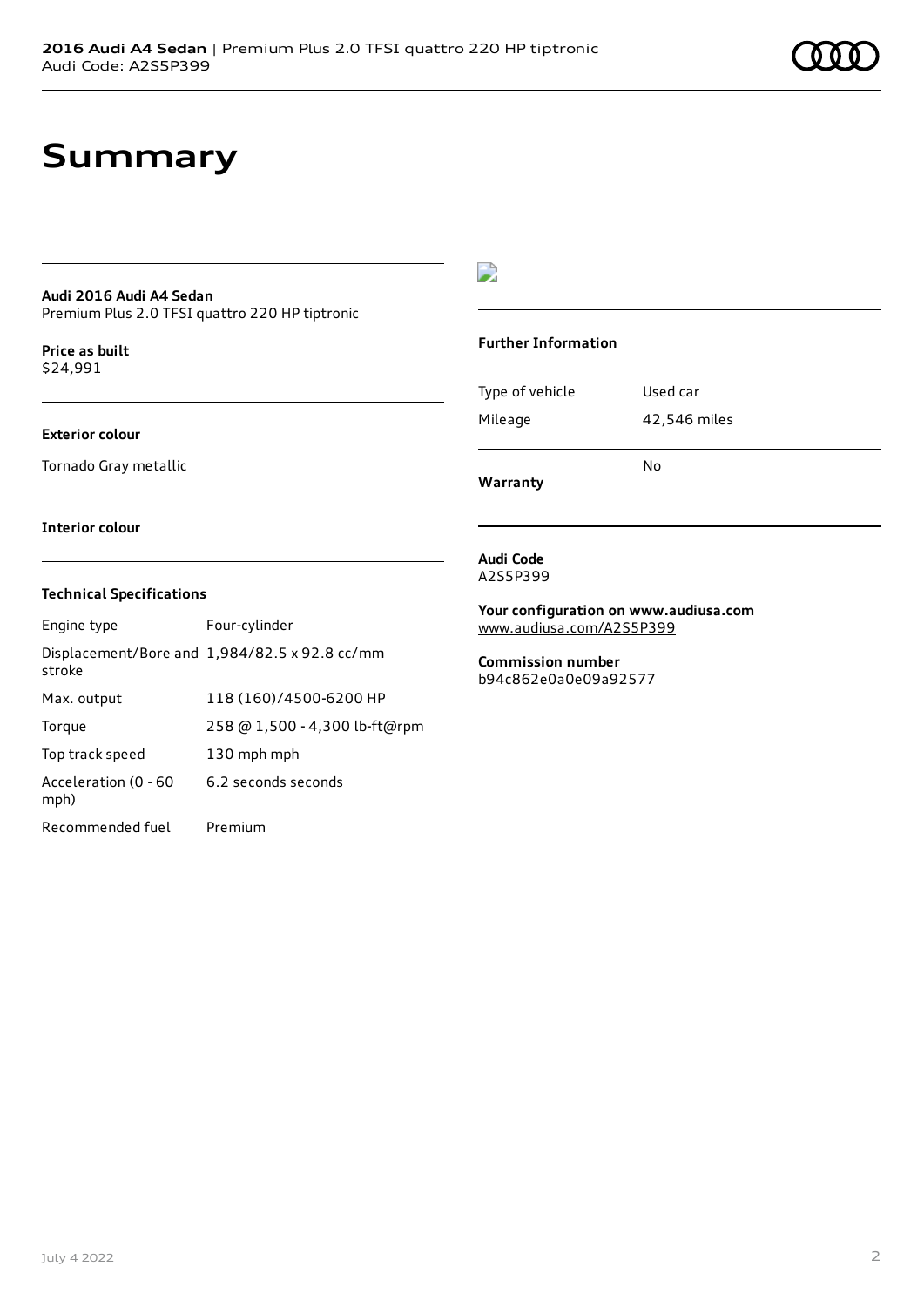# **Equipment**

Tornado Gray metallic

Heated front seats

Dark Brown Walnut Wood inlays

DVD Player

Bang & Olufsen® sound system

Color driver information system

HD Radio™ Technology

Voice control

Audi side assist

BLUETOOTH® wireless technology preparation for mobile phone







**(1/2)**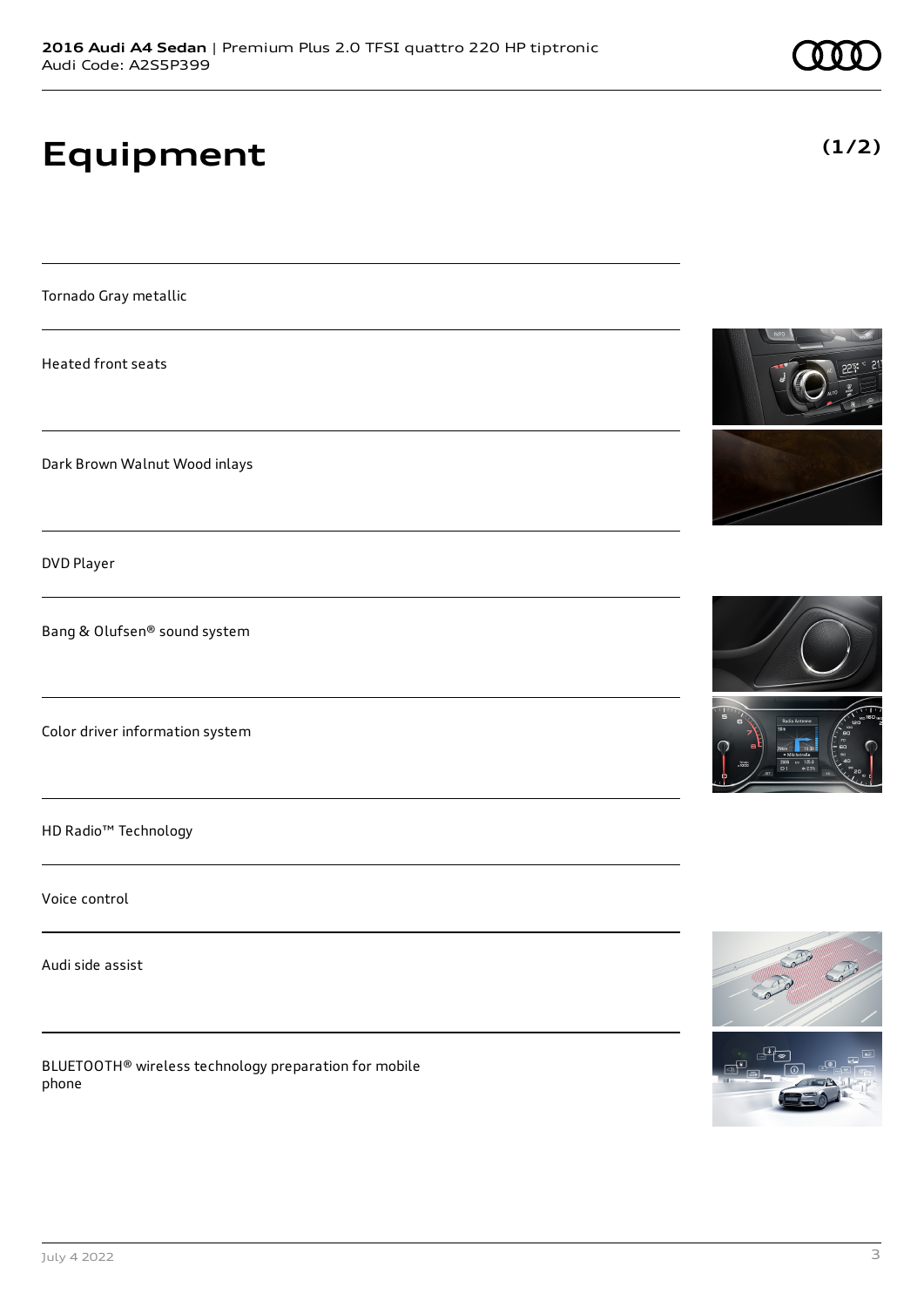# **Equipment**

Audi advanced key - keyless start, stop and entry

Power-adjustable, auto-dimming, heated exterior side mirrors with memory

18" 245/40 all-season tires

18" Audi Sport® 10-spoke dynamic design wheels (Polished finish) with 245/40 all-season tires

Technology package

Auto-dimming interior mirror with compass

**(2/2)**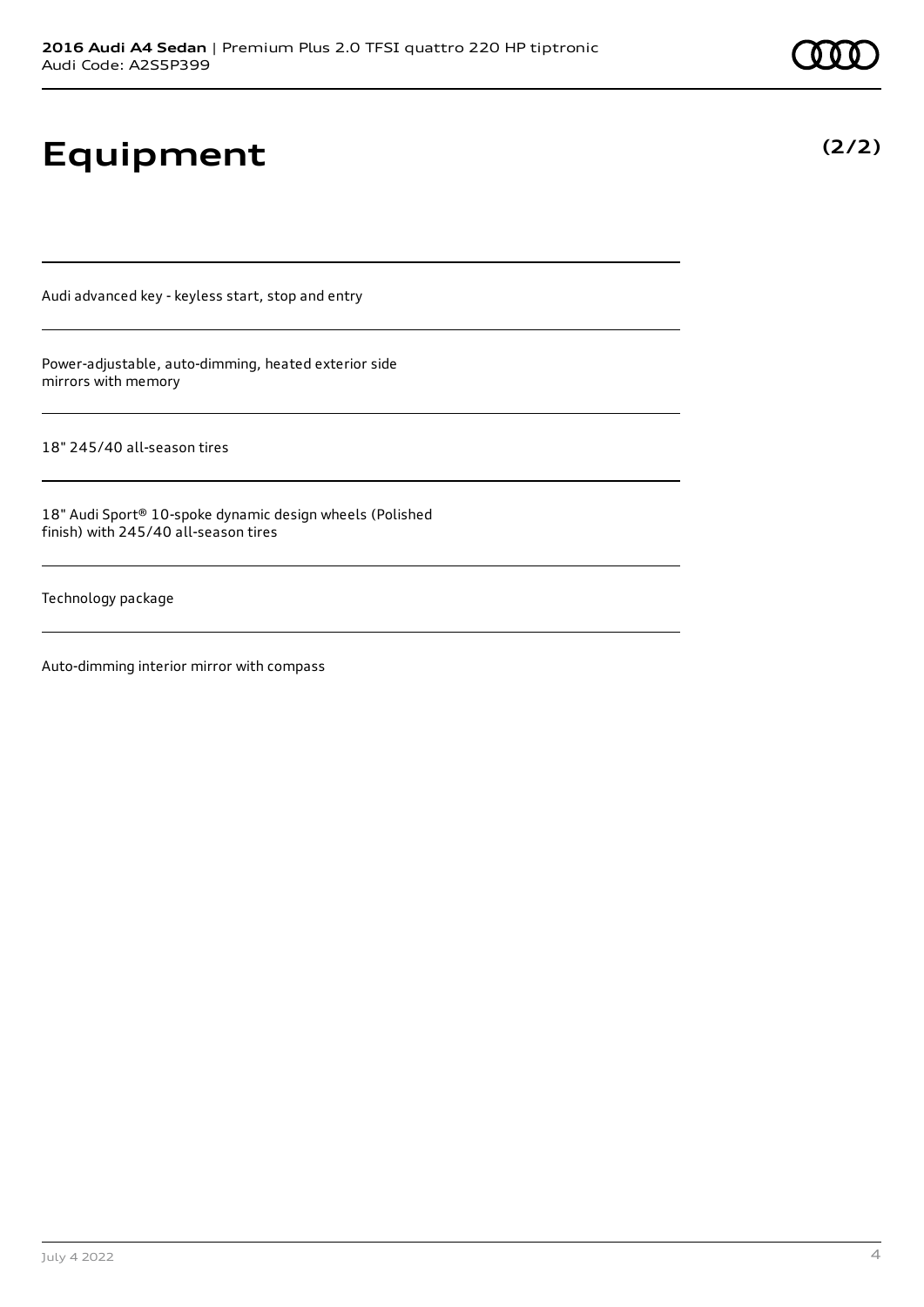# **Standard features**

### **Safety and Security**

| Electronic stabilisation control (ESC)                                            |
|-----------------------------------------------------------------------------------|
| Electromechanical parking brake                                                   |
| Cruise control with coast, resume and<br>accelerate features                      |
| Garage door opener (HomeLink®)                                                    |
| Electromechanical power steering                                                  |
| Tire-pressure monitoring system                                                   |
| Side airbags at front and head airbag system                                      |
| Light / rain sensor                                                               |
| ISOFIX child seat mounting and Top Tether<br>anchorage point for outer rear seats |
|                                                                                   |

#### **Exterior**

| 0PO   | Dual exhaust outlets                              |
|-------|---------------------------------------------------|
| 1S1   | Car jack                                          |
| 1 B A | Dynamic suspension                                |
| 8EH   | Xenon plus headlights                             |
| 803   | Automatic headlight leveling                      |
| 8SL   | LED taillights                                    |
| 4KC   | Side and rear windows in heat-insulating<br>glass |
| 0NB   | S line <sup>®</sup> fender badges                 |
| 47R   | Aluminum trim around exterior windows             |
|       |                                                   |

#### **Interior**

| OE1 | Storage nets in backs of front seats                    |
|-----|---------------------------------------------------------|
| 3FF | Electric slide/tilt sunroof with sun<br>screen/sunblind |

| <b>Interior</b> |                                                                               |
|-----------------|-------------------------------------------------------------------------------|
| 7M8             | Aluminum door sill inlays with S line®<br>emblem                              |
| 6N)             | Light cloth headliner                                                         |
| 9AQ             | Four-zone automatic climate control                                           |
| QQ1             | Illumination for interior door handles, air<br>vent controls, front footwells |
| 1 XW            | Three-spoke multifunction steering wheel                                      |
| 6F3             | Front center armrest                                                          |
| 7F9             | Leather gearshift knob                                                        |
| 5XF             | Dual front sun visors with lighted vanity<br>mirrors                          |
| 3 <sub>N7</sub> | Split folding 60/40 rear seat backs                                           |
| 7HA             | Cloth interior on doors                                                       |
| N1F             | Leather seating surfaces                                                      |

#### **Infotainment and Driver Assistance**

UF7 Audi music interface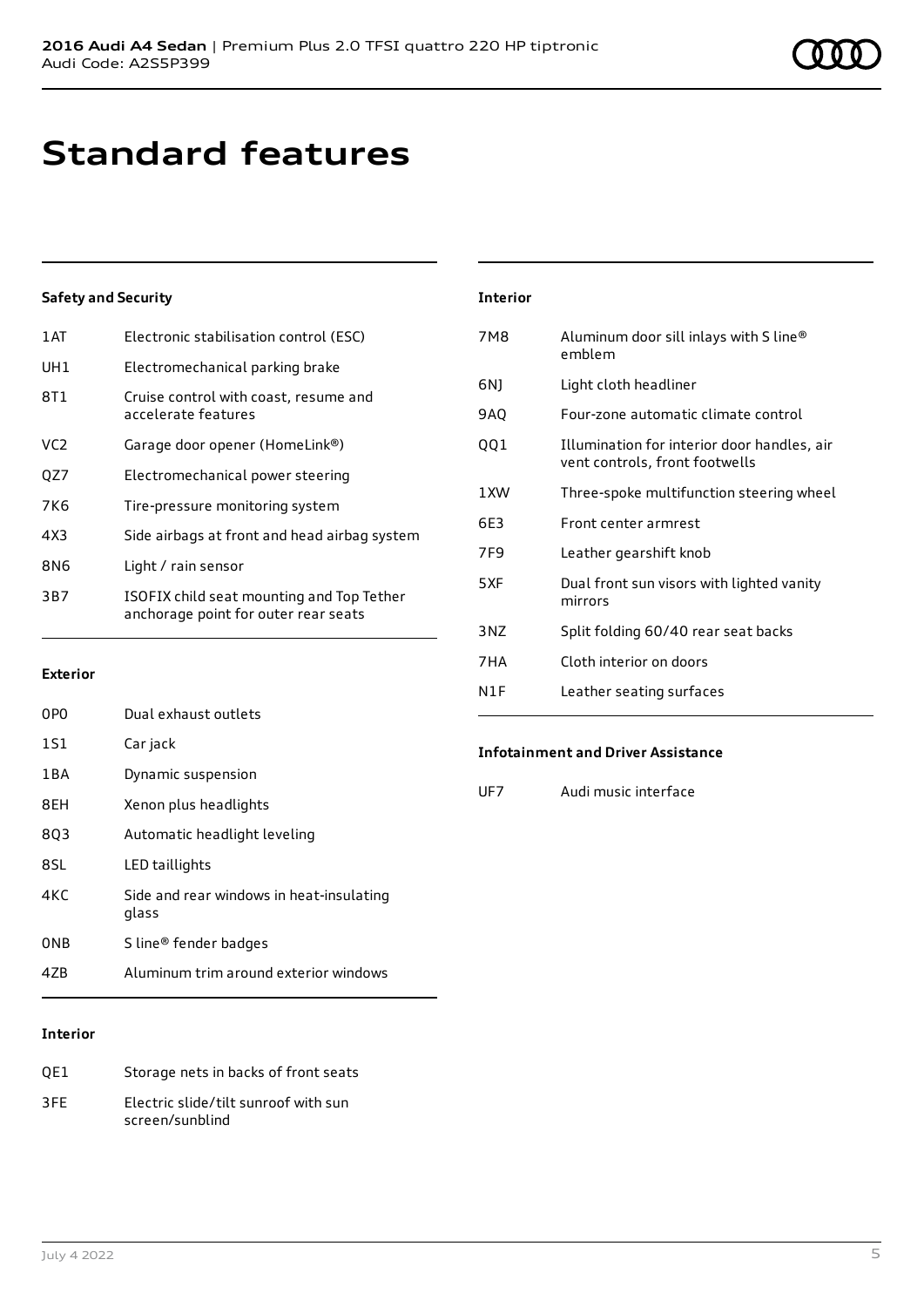# **Dealer remarks**

Local Trade, Back Up Camera, Leather Seats, Sunroof/Moonroof, BLUETOOTH!, Low Miles!, ONE OWNER!, 8-Speed Automatic with Tiptronic, quattro, Gray/Black w/Leather Seating Surfaces, 3-Step Heated Front Seats, ABS brakes, Alloy wheels, Audi Advanced Key, Audi Connect w/Online Services, Audi Side Assist, Auto-Dimming Interior Mirror w/Digital Compass, Color Driver Information System w/Trip Computer, Convenience Plus Package, Electronic Stability Control, Front dual zone A/C, HDD Navi w/Voice Control, Heated Auto-Dimming Exterior Mirrors, Heated door mirrors, Illuminated entry, Low tire pressure warning, Memory Function for Driver, Parking System w/Rearview Camera, Power moonroof, Premium Plus Package, Radio: 1 CD/DVD-Player & HD, Remote keyless entry, Technology Package, Traction control, Wheels: 8.0" x 18" 10-Spoke High Gloss Design. Odometer is 36838 miles below market average! Priced below KBB Fair Purchase Price!

There's no place like Sloane! Serving Warrington, Doylestown, Willow Grove, Warminster, Chalfont, Quakertown, Philadelphia, Montgomeryville, Bucks and Montgomery Counties.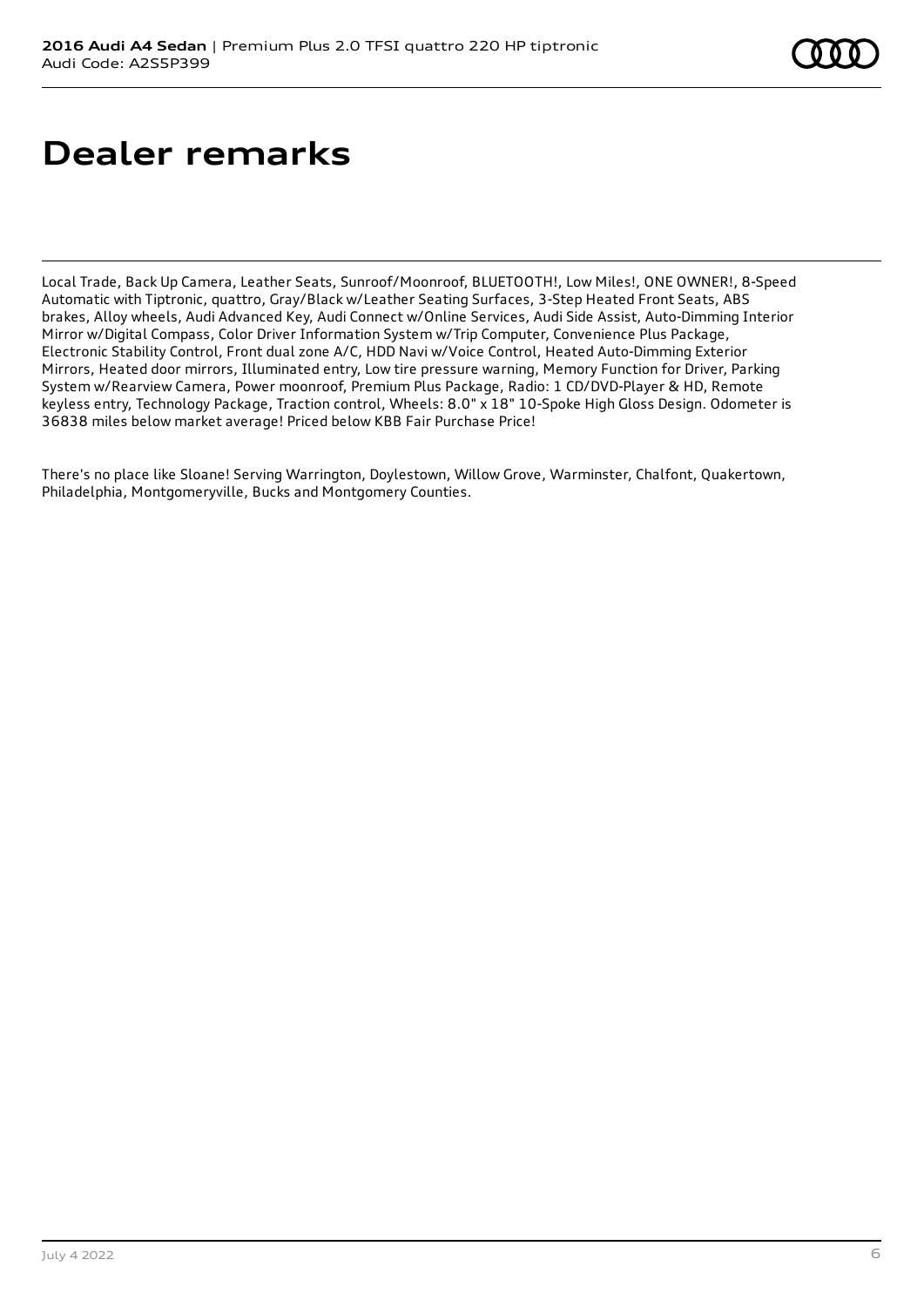## **Technical Specifications**

### **(1/2)**

#### **engine**

| engine                                      |                                               | body                     |                                                                                                            |
|---------------------------------------------|-----------------------------------------------|--------------------------|------------------------------------------------------------------------------------------------------------|
| Engine type                                 | Four-cylinder                                 | Material                 | Fully galvanized steel unibody with<br>aluminum hood                                                       |
| Acceleration (0 - 60<br>mph)                | 6.2 seconds seconds                           | Corrosion protection     | Multistep anti-corrosion protection                                                                        |
| Max. output                                 | 118 (160)/4500-6200 HP                        |                          |                                                                                                            |
| Engine block                                | Cast-iron                                     | warranty                 |                                                                                                            |
| Induction/fuel injection Turbocharged/TFSI® |                                               | Warranty                 | 4-year/50,000-mile new vehicle                                                                             |
| Cylinder head                               | Aluminum-alloy                                |                          | limited warranty                                                                                           |
| Max. output ps/hp                           | 220 @ 4,450 - 6,000 @ rpm                     | Maintenance              | 12-month/5,000-mile (whichever                                                                             |
| stroke                                      | Displacement/Bore and 1,984/82.5 x 92.8 cc/mm |                          | occurs first) NO CHARGE first<br>scheduled maintenance                                                     |
| Top track speed                             | 130 mph mph                                   |                          |                                                                                                            |
| Torque                                      | 258 @ 1,500 - 4,300 lb-ft@rpm                 | <b>Electrical system</b> |                                                                                                            |
| Valvetrain                                  | 16-valve DOHC with valvelift<br>system        | Alternator               | 14 Volts - 150 amp                                                                                         |
|                                             |                                               | Battery                  | 12 Volts - 80 amp                                                                                          |
| steering                                    |                                               | Gear ratios: 8th         | 0.667                                                                                                      |
|                                             |                                               | Gear ratios: 6th         | 1.000                                                                                                      |
| Steering type                               | Electromechanical power steering<br>system    | Gear ratios: 7th         | 0.839                                                                                                      |
| Turning diameter, curb- 37.7 ft             |                                               | Gear ratios: Reverse     | 3.317                                                                                                      |
| to-curb                                     |                                               | Gear ratios: Final Drive | 2.848                                                                                                      |
| Steering ratio                              | 15.9:1                                        | Gear ratios: 4th         | 1.667                                                                                                      |
| suspension                                  |                                               | Transmission             | Eight-speed Tiptronic <sup>®</sup> automatic<br>transmission with quattro <sup>®</sup> all-<br>wheel drive |
| Front axle                                  | Five-link front suspension                    | Gear ratios: 5th         | 1.285                                                                                                      |
| Rear axle                                   | Trapezoidal-link rear suspension              | Gear ratios: 2nd         | 3.143                                                                                                      |
|                                             |                                               | Gear ratios: 3rd         | 2.106                                                                                                      |

Gear ratios: 1st 4.714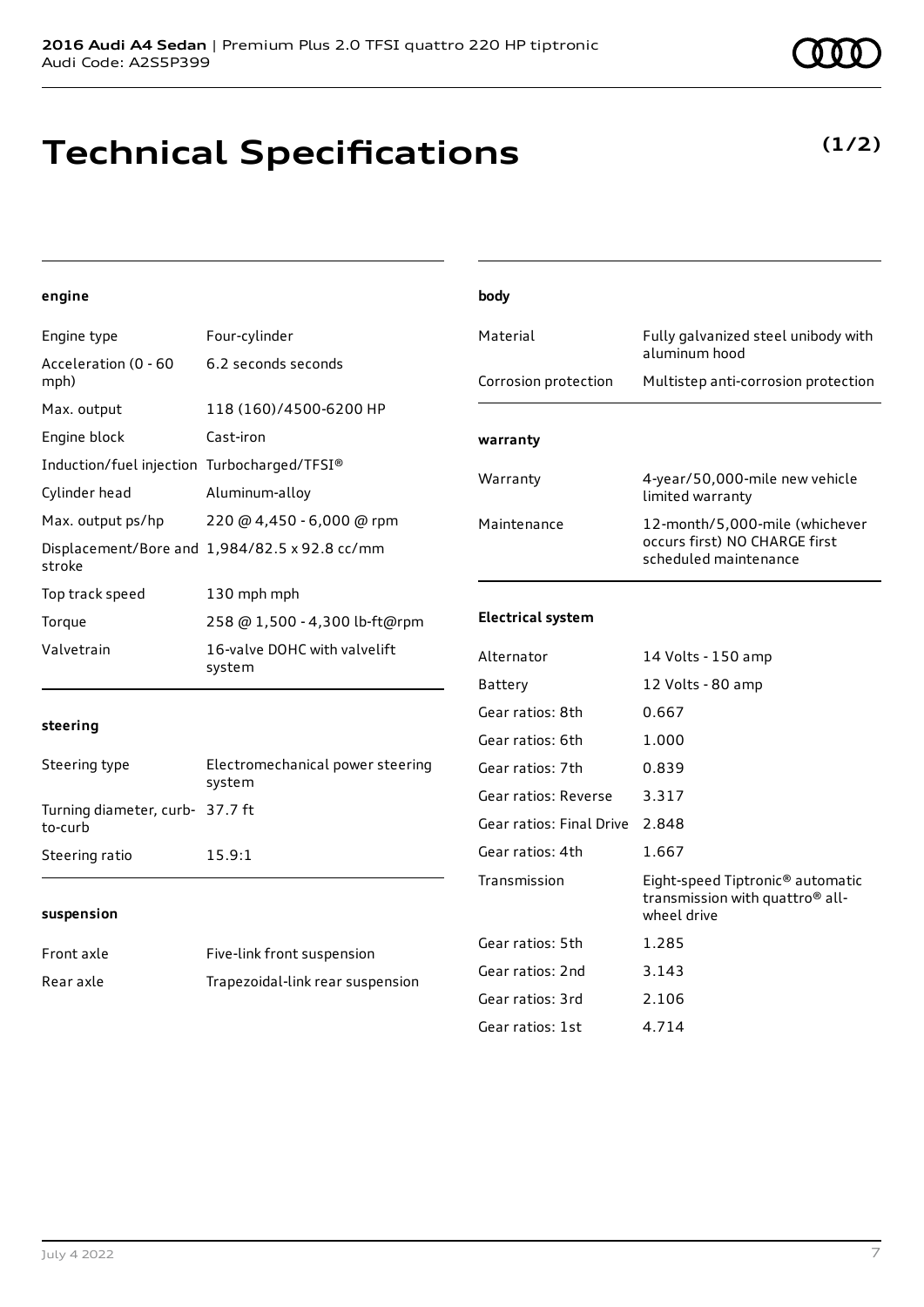#### **Brake system**

| Front brakes | 12.6 (ventilated disc) in |
|--------------|---------------------------|
| Rear brakes  | 11.8 (solid disc) in      |

#### **Exterior Measurements**

| Height                                   | 56.2 in   |
|------------------------------------------|-----------|
| Overall width without 71.9 in<br>mirrors |           |
| Length                                   | 185.1 in  |
| Wheelbase                                | 110.6 in  |
| Drag coefficient                         | $0.31$ Cw |
| Overall width with<br>mirrors            | $80.3$ in |
| Track rear                               | $61.1$ in |
| Track front                              | 61.6 in   |
| Curb weight                              | 3,693 lb  |

#### **Interior measurements**

| Seating capacity                          | 5                      |
|-------------------------------------------|------------------------|
| Shoulder room, rear                       | 54.3 in                |
| Head room with front<br>sunroof           | 38.0 in                |
| Leg room, rear                            | 35.2 in                |
| Shoulder room, front                      | 55.5 in                |
| Head room with rear<br>sunroof            | 37.5 in                |
| Leg room, front                           | 41.3 in                |
| Cargo volume, rear<br>seatbacks up/folded | 12.4/34.0 cu ft, cu ft |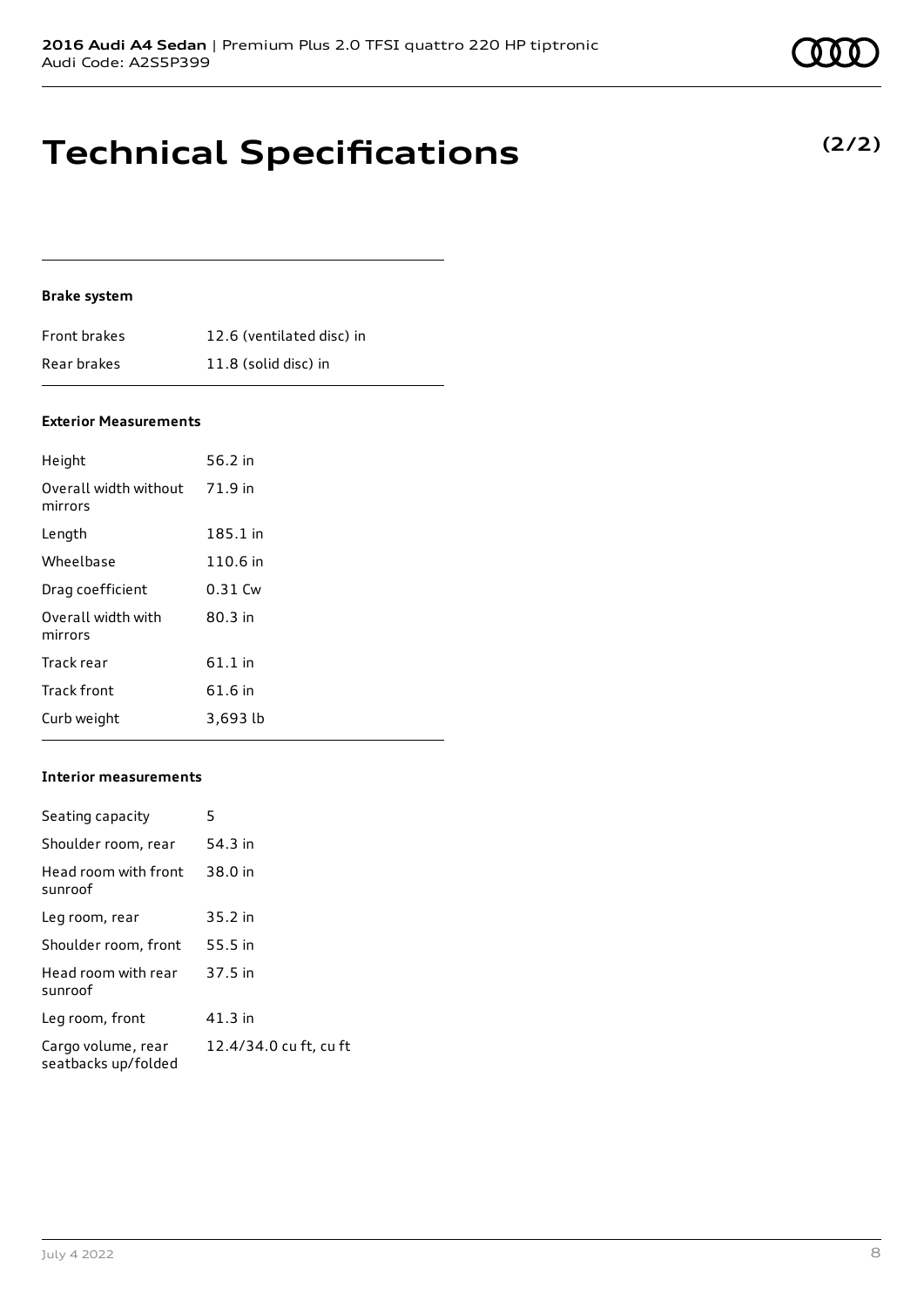### **Consumption- and emission**

#### **Consumption by NEDC**

| urban       | $21$ mpg |
|-------------|----------|
| extra-urban | 30 mpg   |
| combined    | 25 mpg   |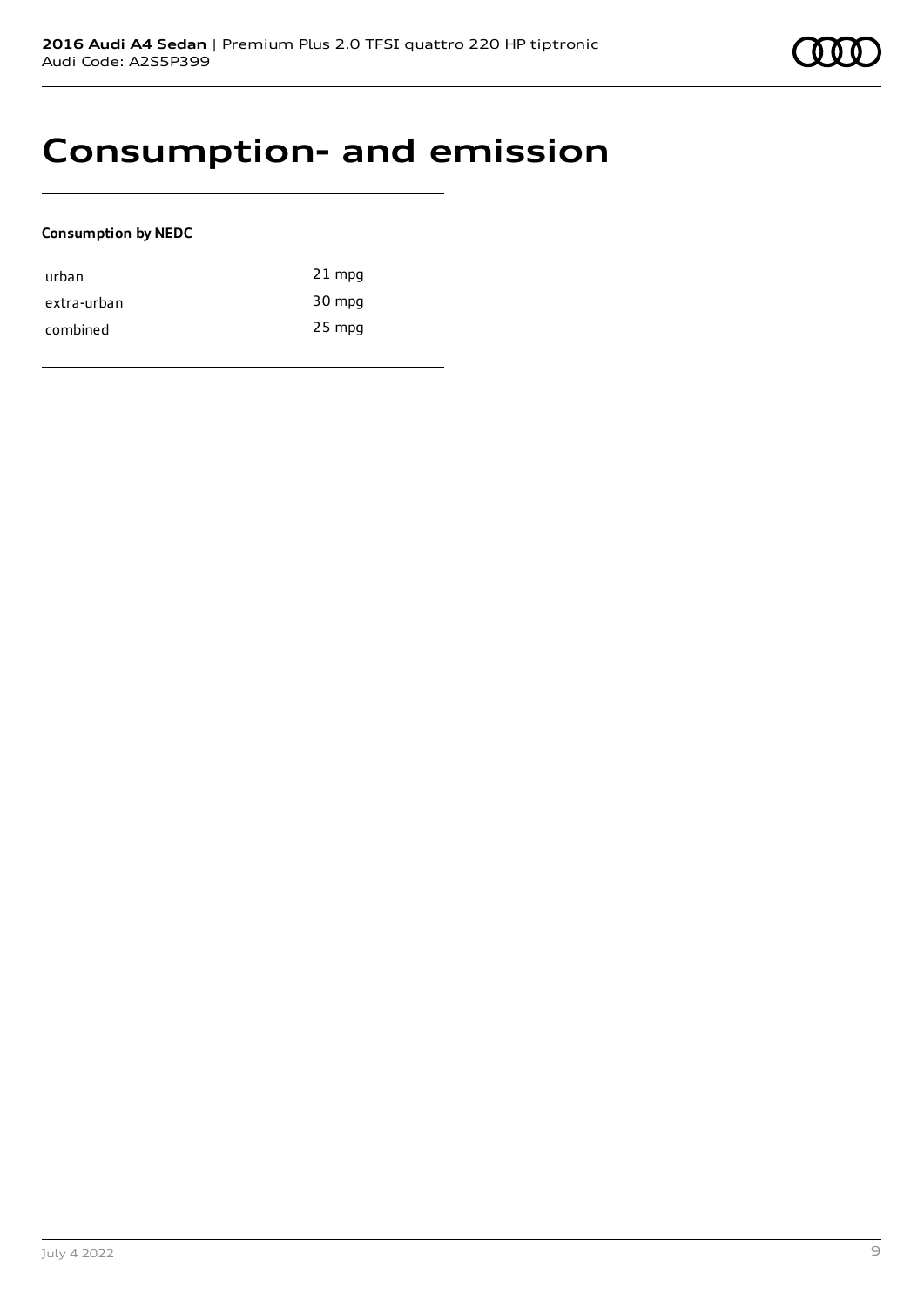## **Contact**

Dealer **Audi Warrington**

1607 Easton Rd 18976 Warrington PA

Phone: 2153431600 FAX: 2153434269

www: [https://www.audiwarrington.com](https://www.audiwarrington.com/)